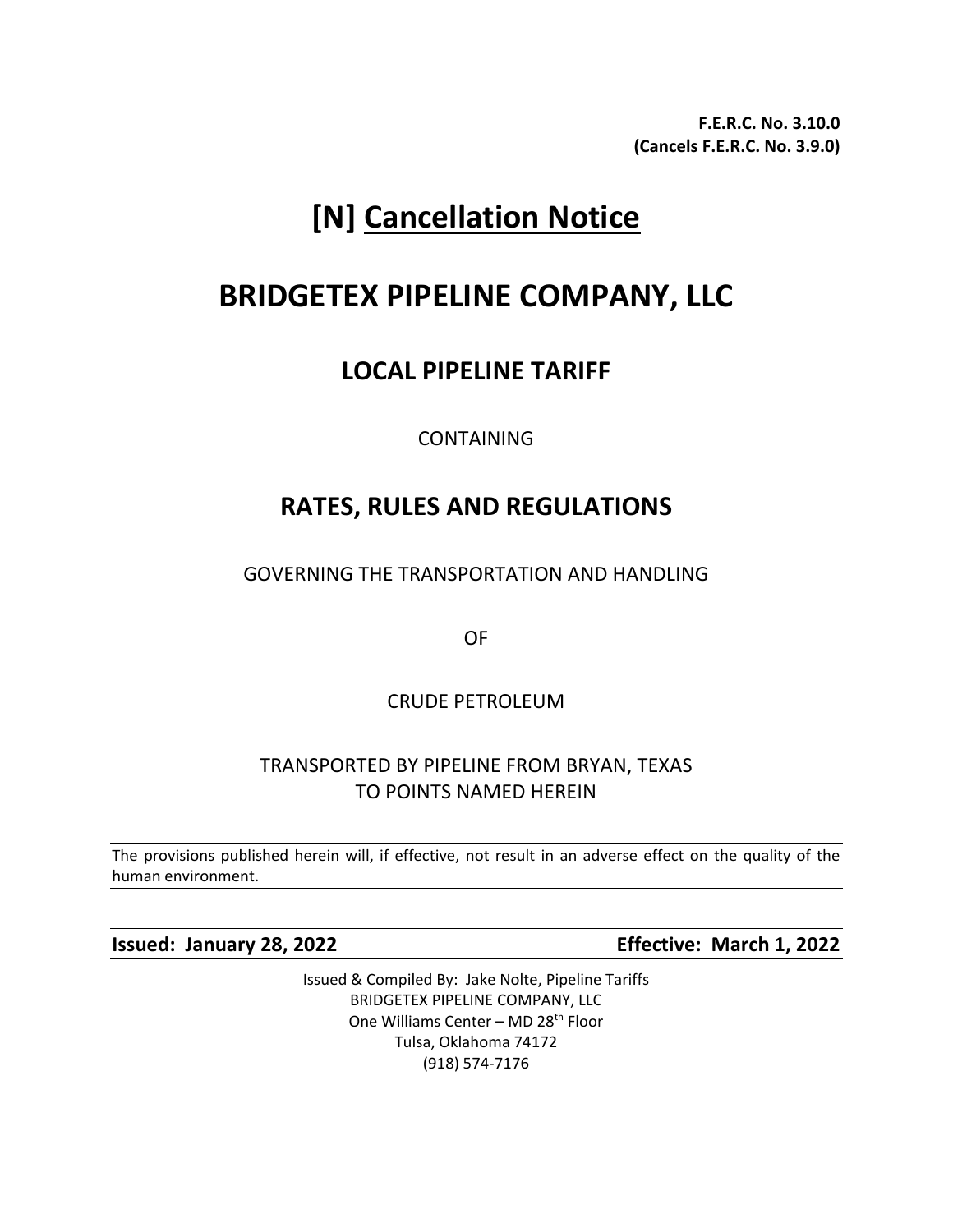#### **[C] RULES AND REGULATIONS GOVERNING CRUDE PETROLEUM TRANSPORTATION BY PIPELINE**

#### **15. DEFINITIONS**

"A.P.I." means American Petroleum Institute.

"Barrel" means forty-two (42) United States gallons.

"Carrier" means BridgeTex Pipeline Company, LLC.

"Condensate" means Crude Petroleum meeting the required specifications set forth in Item 25 below.

"Consignee" means the party to whom a Shipper has designated to receive the delivery of Crude Petroleum at the Destination.

"Crude Petroleum" means the grade or grades of the direct liquid products of oil or gas wells, including crude oil and condensate, meeting the required specifications established pursuant to this tariff which Carrier has undertaken to transport. For the avoidance of doubt, Crude Petroleum shall exclude, and Carrier shall not be required to transport, any "indirect liquid products of oil or gas wells," sometimes referred to as "indirect products," meaning the liquid products resulting from the operation of gasoline recovery plants, gas recycling plants, condensate or distillate recovery equipment in gas or oil fields, or a mixture of such products.

"Destination" has the meaning set forth herein, as specified in Note 2 of the Notes Applicable to Table of Rates.

"Eaglebine Select" means Crude Petroleum meeting the required specifications set forth in Item 25 below.

"Expansion Carrier Facilities" has the meaning set forth herein, as specified in Note 1 of the Notes Applicable to Table of Rates.

"Origin" has the meaning set forth herein, as specified in Note 1 of the Notes Applicable to Table of Rates.

"Shipper" means any party who agrees with Carrier for transportation of Crude Petroleum.

"U.S." means United States.

#### **20. COMMODITY**

Carrier is engaged in the transportation of Crude Petroleum only and therefore will not accept any other commodity for transportation under this tariff.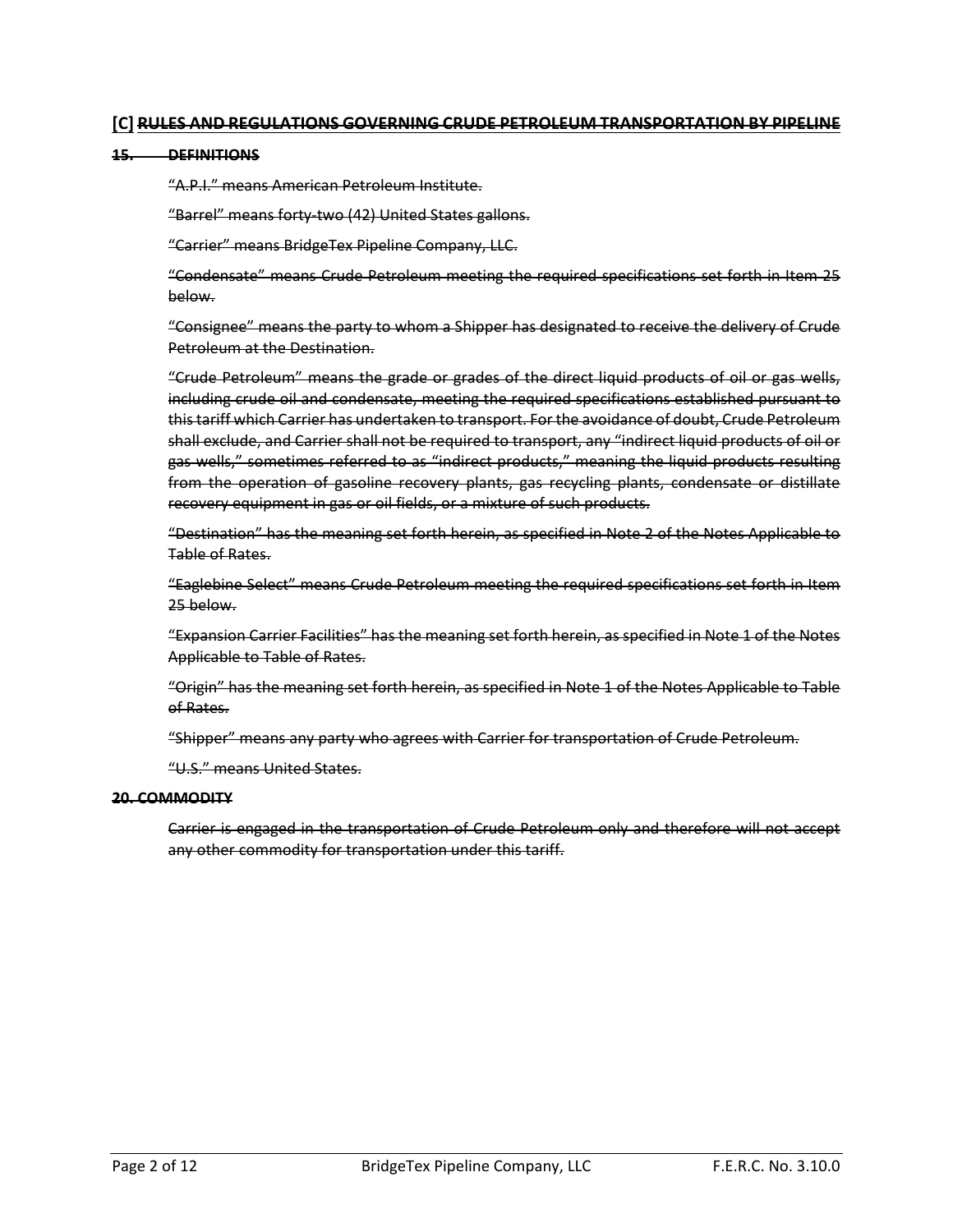#### **25. QUALITY SPECIFICATIONS**

Carrier will not accept any Crude Petroleum unless it meets the specifications listed in the chart below and unless other properties of such Crude Petroleum are such that it will be readily susceptible to transportation through the Expansion Carrier Facilities. These specifications shall apply to Shipper's nomination within each single shipment to the delivery point(s) within the Destination and not be limited to the composite sample of the nomination within each such shipment.

|                               | Eaglebine Select             | Condensate              |
|-------------------------------|------------------------------|-------------------------|
| API Gravity, <sup>o</sup> API | $\ge$ 30 and $\le$ 43.5 41.0 | $\ge$ -45 and $\le$ -55 |
| Sulfur Content, Weight %      | $\xi = 0.45$                 | $\xi = 0.20$            |
| Max Reid Vapor Pressure, psi  | جو                           | 9.5                     |
| Max True Vapor Pressure, psi  | 11                           | 11                      |
| BS & W                        | <del>∶= 1.0%</del>           | <del>∶= 1.0%</del>      |

#### **30. STORAGE**

Only storage necessarily incident to transportation and only such storage will be provided by Carrier. Such storage shall be deemed to include up to five (5) days' of working capacity provided at Carrier's tankage located, at Carrier's operational discretion, at the Origin or at Magellan's East Houston Terminal (or a combination thereof). Upon delivery of Crude Petroleum into Carrier's working tankage, title to such Crude Petroleum in Carrier's working tankage shall remain with Shipper and not with Carrier.

#### **40. MINIMUM SHIPMENTS**

Quantities of Crude Petroleum will be accepted for transportation as a single shipment to the delivery point(s) within the Destination on the Expansion Carrier Facilities only in amounts of 50,000 Barrels or greater. Quantities of less than 50,000 Barrels may be accepted by Carrier for transportation if operating conditions permit and if such Crude Petroleum is of like quality and characteristics of that currently being transported, all at Carrier's sole discretion.

#### **50. QUALITY AND QUANTITY OF RECEIPT AND DELIVERIES**

Carrier will accept for transportation Crude Petroleum that can be commingled or intermixed with a grade of Crude Petroleum which Carrier regularly transports between the Origin and delivery points within the Destination of the shipment without materially reducing the value or altering the quality of any grade of Crude Petroleum which Carrier regularly transports over the route of the shipment.

Carrier will accept Crude Petroleum for transportation only on condition that Carrier shall not be liable to Shipper or Consignee for changes in gravity or quality which may occur from commingling or inter-mixing such Crude Petroleum with other Crude Petroleum in transit; and provided further that Carrier will not be obligated to deliver to Consignee the identical Crude Petroleum received from Shipper. However, Carrier will deliver to Consignee a grade of Crude Petroleum as nearly like the grade of Crude Petroleum received from Shipper as Carrier is regularly transporting as a common stream to the delivery points within the Destination.

Carrier will not be required to and will not intentionally accept any Crude Petroleum that does not meet the specifications set forth in Item 25.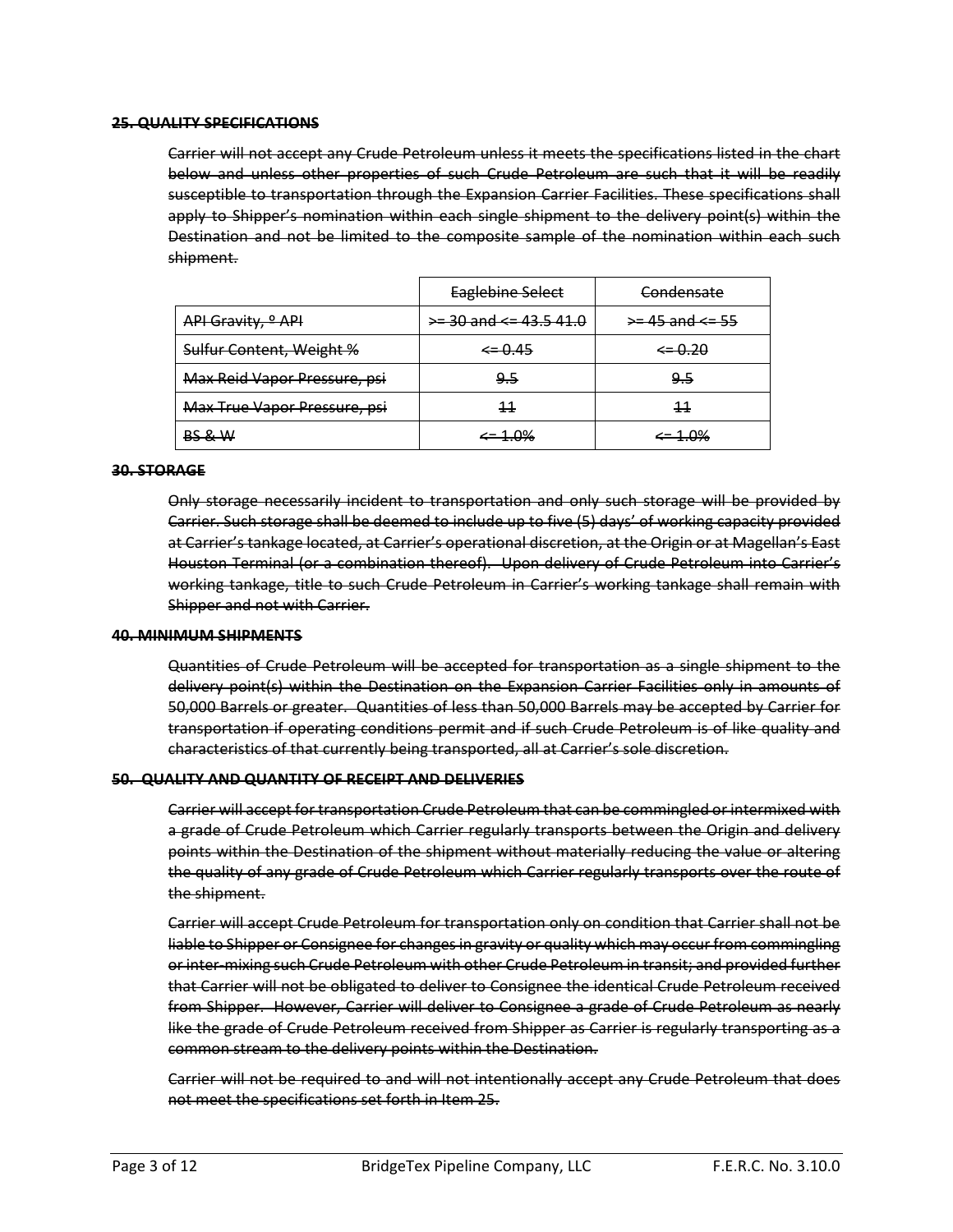Carrier will not make a delivery of less than 50,000 Barrels of Crude Petroleum at any delivery point within the Destination except when necessitated by dispatching contingencies. Deliveries of less than 50,000 Barrels may be delivered if operating conditions permit all at Carrier's sole discretion.

#### **60. MEASUREMENT AND TENDER DEDUCTIONS**

The volume of Crude Petroleum received and delivered by Carrier will be measured in Barrel units by meter or by gauge. Measured volumes at recorded or observed temperatures will be converted to volumes at sixty degrees Fahrenheit (60ºF). Quantities shall be determined in accordance with applicable A.P.I. Manual of Petroleum Measurement Standards.

The volume of impurities in Crude Petroleum received and delivered by Carrier will be measured by an electrical or mechanical device or by physical test and such volume will be deducted from the volume of such receipts and deliveries.

Carrier shall determine all measurements, but Shipper and Consignee or their representatives may be present to witness them.

A deduction of two-tenths (2/10) of one percent by volume will be assessed on each shipment of Crude Petroleum received by Carrier.

#### **70. NOMINATIONS REQUIRED**

Crude Petroleum for shipment through the Expansion Carrier Facilities will be received only on proper notice showing the point at which the Crude Petroleum is to be received, point or points of delivery, Consignee (if any), the product grade and the amount of Crude Petroleum to be transported. The Shipper notice must be submitted via Carrier's COBALT (or successor) system prior to 5:00 p.m. Central Time, on the 15th day of the month preceding the month for which the nominations apply; provided, however, "Expansion New Shipper" (as such term is defined in Carrier's Pipeline Proration Procedures incorporated by reference in Item 150) nominations must be submitted to Carrier prior to 5:00 p.m. Central Time the 13th day of the month preceding the month for which the nominations apply. If the thirteenth (13th) or fifteenth (15th) day of the month falls on a weekend or holiday, then nominations are due on the last day that is not a weekend or holiday before the thirteenth (13th) or fifteenth (15th) day.

The capacity of the Expansion Carrier Facilities between Magellan's East Houston Terminal and Texas City, Texas is provided through a capacity lease ("Lease Capacity"). If all or a portion of the Leased Capacity is not nominated and tendered by Carrier's Shippers during any month in accordance with this tariff, the lessor of the Lease Capacity may use such Leased Capacity on a temporary "as available" and interruptible basis to provide service to non-Carrier shippers pursuant to the terms of lessor's tariff. If this leased capacity is available for non-Carrier Shippers, lessor may accept nominations for such unused capacity pursuant to the terms of the lessor's tariff on or before the earlier of the 30th day of the month and the last day of the month preceding the operating month to fill the unused leased capacity.

#### **80. TITLE UNENCUMBERED**

The act of delivering Crude Petroleum to the Carrier for transportation shall constitute a warranty that Shipper has unencumbered title thereto, or the unencumbered right to ship such Crude Petroleum. When any Crude Petroleum tendered for transportation is involved in litigation, the ownership of which may be in dispute or which may be encumbered by lien or charge of any kind,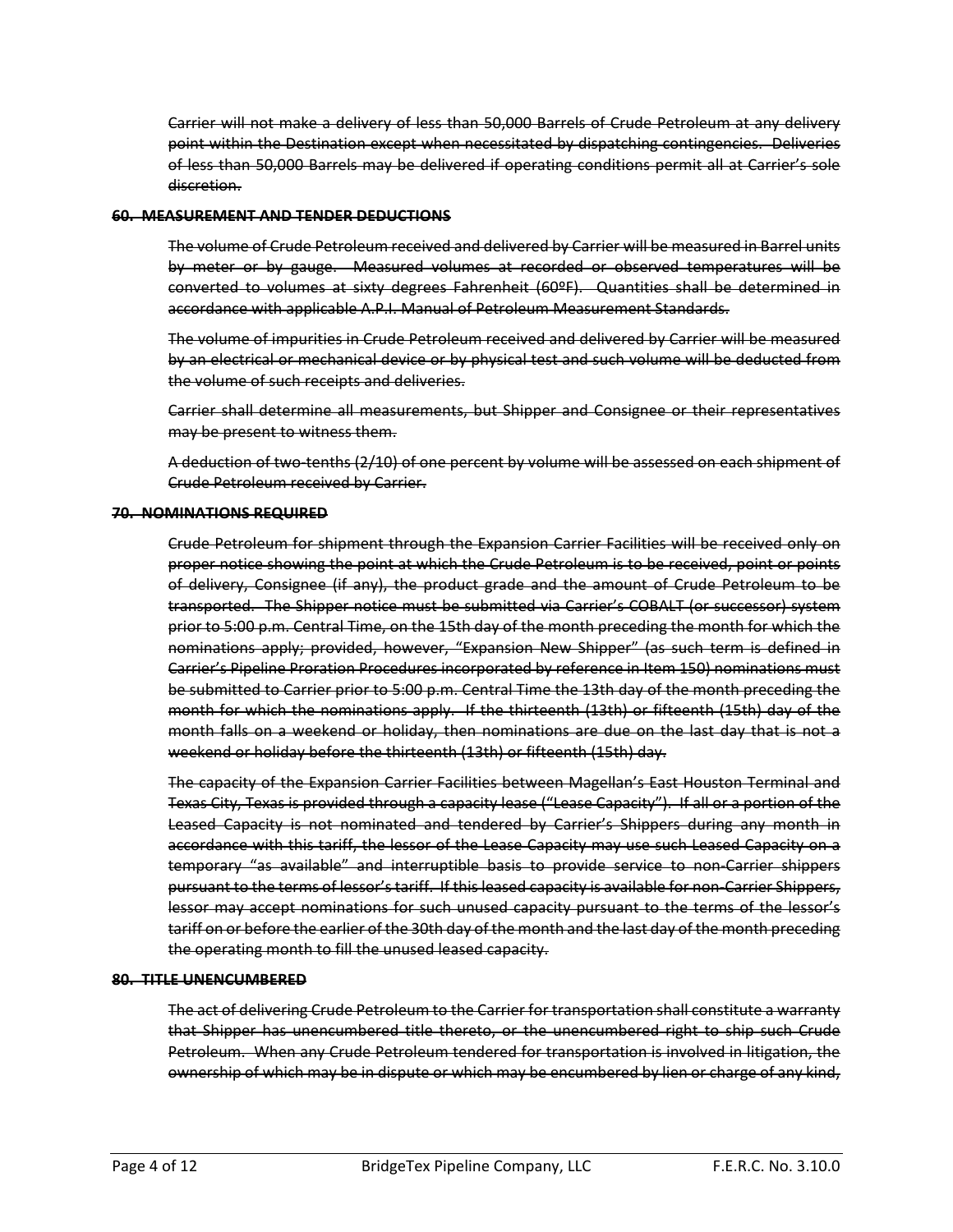the Carrier may require Shipper to post an indemnity bond (or other assurances of quality at Carrier's sole discretion) to protect Carrier against all loss.

#### **90. LIABILITY OF CARRIER**

Carrier shall not be liable for any loss or damage or delay caused by act of God, public enemy, quarantine, authority of law, strike, riots, fire or the act or fault of Shipper or Consignee, or for any other cause (a) not due to the negligence of Carrier, whether similar or dissimilar to the causes herein enumerated or (b) not arising out of the failure of Carrier to comply in all material respects with all applicable federal, state, or local governmental laws, rules, and regulations; and, in case of loss from any such causes set forth in (a) or (b) above, after Crude Petroleum has been received for transportation and before the same has been delivered to the Shipper or Consignee, the Shipper shall bear a loss in such proportion as the amount its shipment is to all of the Crude Petroleum in the custody of the Carrier at the time of such loss, and the Shipper shall be entitled to have delivered only such portion of its shipment as may remain after a deduction of its due proportion of such loss but in such event the Shipper shall be required to pay charges only on the quantity of Crude Petroleum delivered.

#### **95. DUTY OF CARRIER**

Carrier shall transport Crude Petroleum with reasonable dispatch, considering the quality of the Crude Petroleum, the distance of transportation and other material elements.

#### **100. PAYMENT OF TRANSPORTATION AND OTHER CHARGES**

Shipper shall pay the transportation and all other charges accruing on the volumes of Crude Petroleum delivered, adjusted to sixty degrees Fahrenheit (60°F). Carrier shall have a carrier's lien on all Crude Petroleum accepted for transportation to secure the payment of all charges, and may withhold said Crude Petroleum from delivery until all of the said charges shall have been paid.

Carrier will invoice Shipper each month for transportation and other charges incurred during the previous month. If such a bill is not paid within ten (10) days after date of invoice or, if later, any other due date, Carrier shall have the right to assess a late charge at an interest rate of 1.5% per month, unless such rate is greater than the maximum rate allowed by law, in which case the maximum rate allowed by law will be used. Such late charge shall accrue from ten (10) days after date of invoice (or such other later due date, if any) until payment is made.

Carrier may require that all payments to Carrier for services pertaining to the transportation of Crude Petroleum be by wire transfer in accordance with the instructions on the Carrier's invoice to Shipper.

In the event Carrier determines at its sole discretion that the financial condition of a Shipper or Shipper's credit support provider (if any) is or has become impaired or unsatisfactory, Carrier will provide notice to Shipper and Shipper will provide adequate assurance of performance to Carrier in the form, amount, and from an issuer reasonably acceptable to Carrier.

"Adequate assurance of performance" includes, at Carrier's sole discretion, (1) prepayment of all charges by wire transfer, which shall be held by Carrier without interest accruing thereon until credited to Shipper, (2) a standby letter of credit at Shipper's expense in favor of Carrier in an amount sufficient to ensure payment of all charges reasonably anticipated to be incurred by Shipper for two (2) months of shipments by Shipper plus 10%, and, in a form, and from an institution reasonably acceptable to Carrier, or (3) a guaranty in an amount sufficient to ensure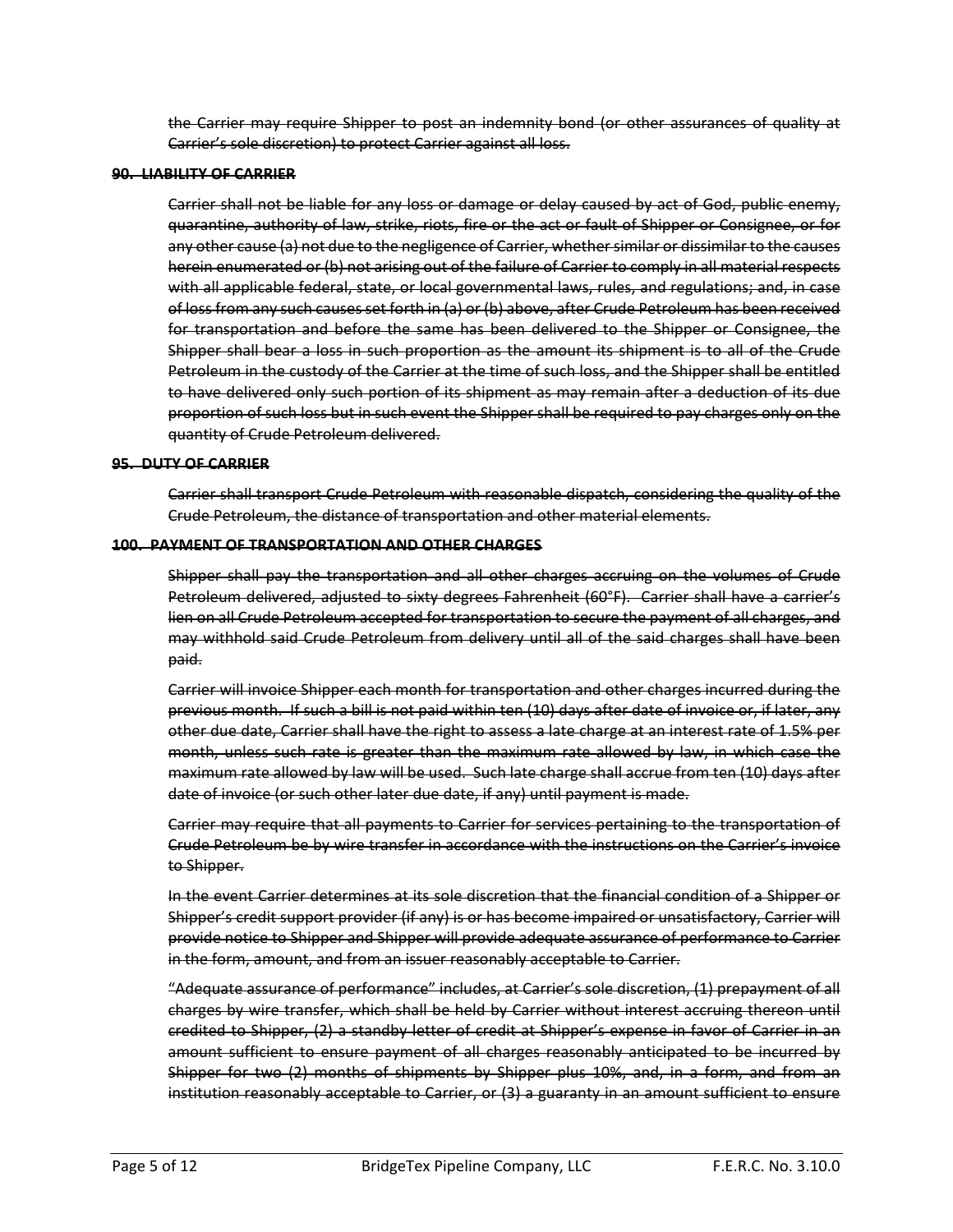payment of all charges reasonably anticipated to be incurred by Shipper for two (2) months of shipments by Shipper plus 10%, and in a form, and from a third party reasonably acceptable to Carrier.

In the event that Shipper fails to comply with any such requirement on or before the date supplied in Carrier's notice to Shipper, Carrier shall not be obligated to provide Shipper access to Expansion Carrier Facilities or provide services pursuant to the applicable tariffs until such requirement is fully met. Any costs or charges incurred by Carrier arising out of any delay in providing Shipper access to the Expansion Carrier Facilities or services pursuant to the applicable tariffs shall be borne solely by Shipper and reimbursed to Carrier upon receipt of Carrier's invoice therefor.

In addition to all other liens, statutory or otherwise, to which Carrier is entitled and unless the following grant is expressly prohibited by the terms of one or more security agreements or credit agreements creating prior, perfected security interests in the hereinafter-defined Collateral, Shipper hereby grants to Carrier a first priority, continuous and continuing security interest in all of the following, whether now or hereafter existing or acquired, as collateral for the prompt and complete payment and performance of Shipper's Obligations (as defined below): (a) All Crude Petroleum accepted by Carrier for transportation, terminalling, or otherwise while in the possession of Carrier; (b) all other property of Shipper now in the possession of and at any time and from time to time hereafter delivered to Carrier or its agents but only while in the possession of Carrier; and (c) all of Shipper's pre-payments, deposits, balances, and credits with, and any of its claims against, Carrier, at any time existing. The property described or referred to in subsections (a) through (c) above is collectively referred to as the "Collateral." This grant secures the following (collectively the "Obligations"): (a) all antecedent, current and future transportation, terminalling, special, ancillary and other lawful charges arising under or related to the applicable tariffs or the contracts entered into in connection with the applicable tariffs; (b) the repayment of any amounts that Carrier may advance or spend for the maintenance, storage or preservation of the Collateral; (c) all amounts owed under any modifications, renewals or extensions of any of the foregoing obligations; and (d) all other amounts now or in the future owed by Shipper to Carrier, whether or not of the same kind or class as the other obligations owed by Shipper to Carrier. Shipper authorizes Carrier to file such financing statements or other documents necessary to perfect and maintain the security interest herein granted.

#### **110. STORAGE IN TRANSIT**

When requested via Carrier's nomination process as referenced in Item 70 – Nominations Required, tenders of Crude Petroleum may be stored in-transit under the conditions described below.

- Carrier only provides storage necessarily incident to transportation (Item 30 Storage). Shippers will be required to provide their own storage facilities at Magellan's East Houston Terminal to the extent Shippers require storage beyond that necessarily incident to transportation. Connections between Shippers' storage facilities and the Expansion Carrier Facilities shall meet Carrier's operational requirements for such connections.
- When Shippers provide such storage facilities, they shall cause accurate records to be kept showing the number of barrels of Crude Petroleum stored in such storage facilities. Carrier shall have access to these records at all reasonable times, to the extent Carrier is not already in possession of such information as a result of its pipeline and storage operations. At no time shall the Barrels of Crude Petroleum stored in such storage facilities exceed the working capacity of such storage facilities. If Carrier has a reasonable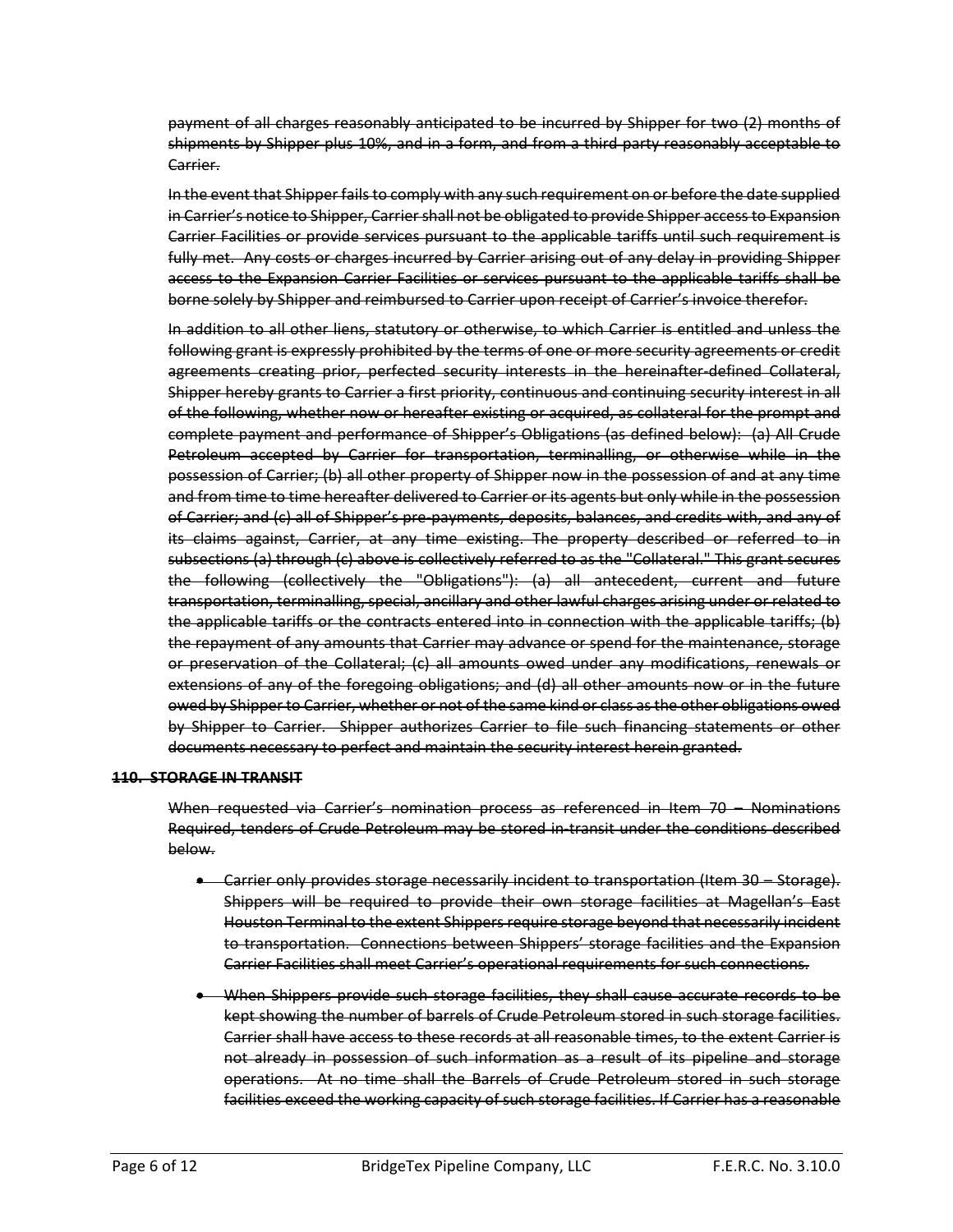basis to believe that Shipper's records are not accurate, if requested by Carrier, Shipper shall certify as to the accuracy of such records. Volumes re-originated from Shipper's storage facilities at Magellan's East Houston Terminal shall never exceed the number of Barrels of Crude Petroleum then stored in such storage facilities.

- When Shippers request Crude Petroleum to be delivered to their own storage facilities at Magellan's East Houston Terminal to be utilized as storage in-transit, such Shippers will be charged the applicable transportation rate from the Origin to the Magellan's East Houston Terminal delivery point within the Destination. Barrels of Crude Petroleum so moved shall count as a Shipment toward Shipper's Historical Shipment Status under Carrier's Pipeline Proration Procedures and, for Committed Shippers, shall apply toward such Committed Shipper's Minimum Contract Quarterly Volume Commitment pursuant to its TSA.
- When Crude Petroleum is reshipped out of Shipper's storage facilities from Magellan's East Houston Terminal storage-in-transit delivery point within the Destination, Carrier shall collect any applicable transportation charges based on the difference between the rate paid to Magellan's East Houston Terminal delivery point within the Destination and the rate in effect on the date of reshipment to the applicable delivery point within the Destination. Such reshipped volume shall not count as a Shipment toward Shipper's Historical Shipment Status under Carrier's Pipeline Proration Procedures and, for Committed Shippers, shall not apply toward such Committed Shipper's Minimum Contract Quarterly Volume Commitment pursuant to its TSA.
- Crude Petroleum offered for reshipment under this item shall be accepted for shipment through the nomination process referenced in Item 70-Nominations Required and only at such times as it shall not interfere with or delay original shipments from the Origin to delivery points within the Destination. Furthermore, during any prorationing of the Expansion Carrier Facilities, the reshipment of the storage in-transit Barrels will be subordinate to all other shipments nominated for the month pursuant to Carrier's Pipeline Proration Procedures and Item 150. This Item 110 does not create an Origin on the Expansion Carrier Facilities at Magellan's East Houston Terminal.

Reshipment of storage in-transit Barrels will be governed by all applicable rules and regulations contained in this Tariff, including but not limited to Item 25-Quality Specifications, Item 40- Minimum Shipments, Item 50-Quality and Quantity of Receipt and Deliveries and Item 70- Nominations Required.

#### **120. CLAIMS TIME FOR FILING**

As a condition precedent to recovery for loss, damage, or delay to shipments, claims must be filed in writing with Carrier within nine months after delivery of shipment, or, in case of failure to make delivery, then within nine months after a reasonable time for delivery has elapsed. Suits for loss or damage may be instituted only within two (2) years and one (1) day after delivery of the property, or in the case of failure to make delivery, then within two (2) years and one (1) day after a reasonable time for delivery has elapsed; provided, however, that where claims have been duly filed with Carrier, suit must be brought within two (2) years and one (1) day after notice in writing is given by Carrier to the claimant that Carrier has disallowed the claim or any part or parts thereof specified in the notice. Where claims for loss or damage are not filed or suits are not instituted thereon in accordance with the foregoing provisions, such claims will not be paid and Carrier will not be liable.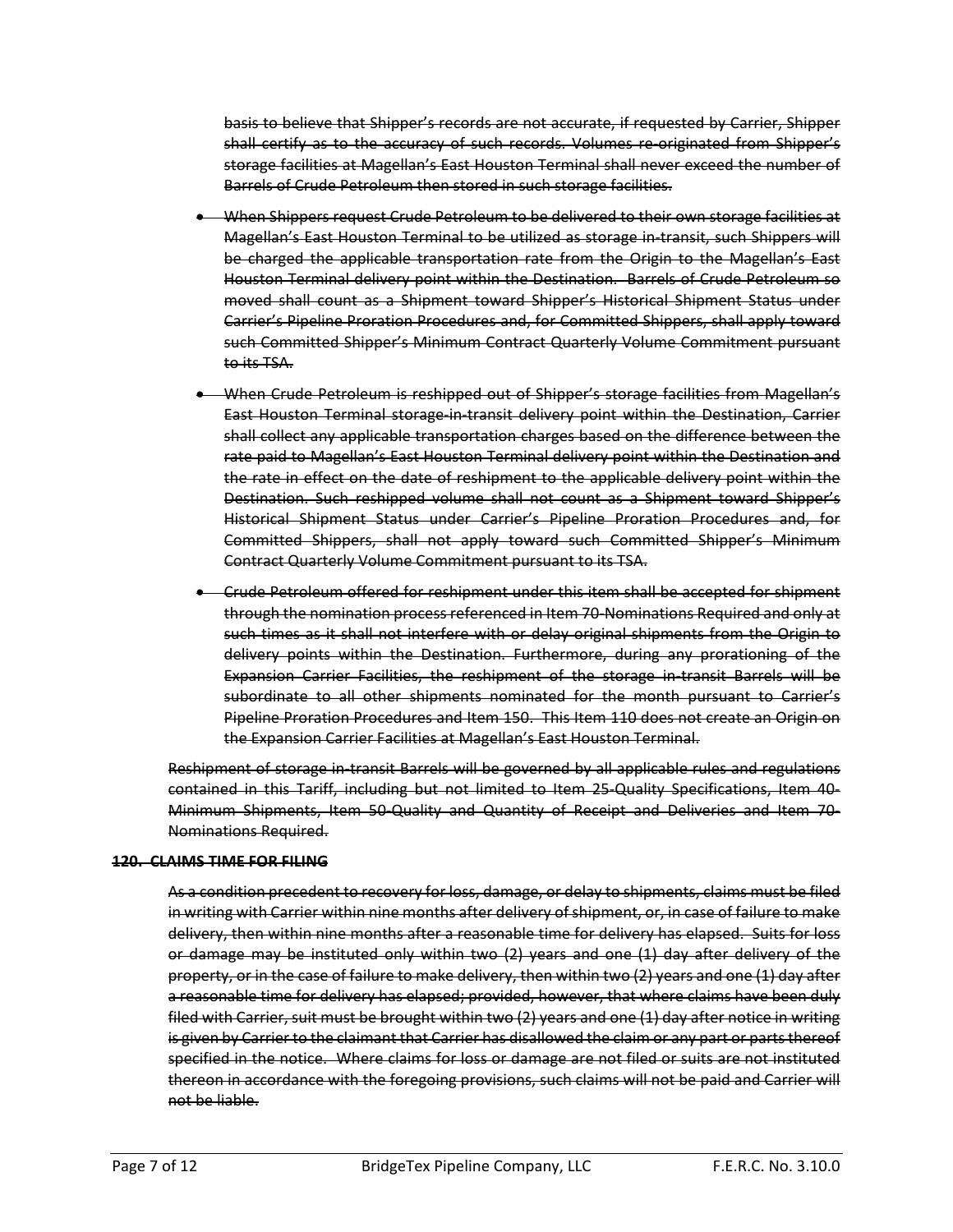#### **130. PIPEAGE CONTRACT REQUIRED**

Separate pipeage contracts in accord with this tariff and the regulations covering further details related to pipeline connections or facilities ancillary to Expansion Carrier Facilities may be required of Shipper before any obligation to provide transportation shall arise.

#### **140. DIVERSION OR RECONSIGNMENT**

Provided no back haul is required, diversion or reconsignment will be made on timely written request from the Shipper. No additional charge will be made for the diversion or reconsignment service. The rate to be applied under this rule is the rate from Origin to the final delivery point within the Destination.

#### **150. PIPELINE PRORATION PROCEDURES**

When there shall be tendered to Carrier, for transportation, more Crude Petroleum than can be immediately transported on the Expansion Carrier Facilities, the transportation furnished by Carrier shall be apportioned among Shippers as provided in Carrier's Pipeline Proration Procedures. Carrier's Pipeline Proration Procedures dated April 1, 2017 are available on Carrier's or its designee's Internet site site at http://www.magellanlp.com/WhatWeDo/LiquidPipelineTariffs.aspx or on request.

#### **160. APPLICATION OF RATES FROM INTERMEDIATE POINTS**

Crude Petroleum received from a point on the Expansion Carrier Facilities that is not named in this tariff, but which is intermediate to a point from which rates are published, will be assessed the rate in effect from the next more distant point published in this tariff.

#### **170. APPLICATION OF RATES TO INTERMEDIATE POINTS**

Crude Petroleum destined to a point on Carrier's lines that is not named in this tariff, but which is intermediate to a point to which rates are published, will be assessed the rate in effect to the next more distant point published in this tariff.

#### **180. LINE FILL AND TANK BOTTOMS INVENTORY REQUIREMENTS**

Prior to delivering Barrels out of the Expansion Carrier Facilities, each Shipper will be required to supply a pro rata share of Crude Petroleum necessary for pipeline and tankage fill to ensure efficient operation of the Expansion Carrier Facilities, as determined by Carrier in its sole discretion. Carrier shall revise its line fill apportionment every calendar quarter based on the volume shipped during such calendar quarter, and provide notice of such quarterly apportionment to each Shipper.

If the pro rata share of Crude Petroleum to be provided by a Shipper for this purpose changes after Carrier's quarterly reallocation, Shipper shall promptly be required to provide the difference of Crude Petroleum to Carrier or Carrier shall promptly redeliver the difference of Crude Petroleum to Shipper, as applicable.

Carrier shall redeliver Shipper's pro rata share of Crude Petroleum provided under this Item 180 only after Shipper balances have been reconciled between Shipper and Carrier. Carrier, at its discretion, may require advance payment of transportation charges on the volumes of Crude Petroleum to be cleared from the Expansion Carrier Facilities, and any unpaid accounts, before final delivery of Shipper's Crude Petroleum will be made. Carrier shall have a reasonable period of time, not to exceed ninety (90) days, from the date of Carrier's quarterly apportionment, or from the date of notice by Shipper to Carrier of Shipper's election to receive redelivery of such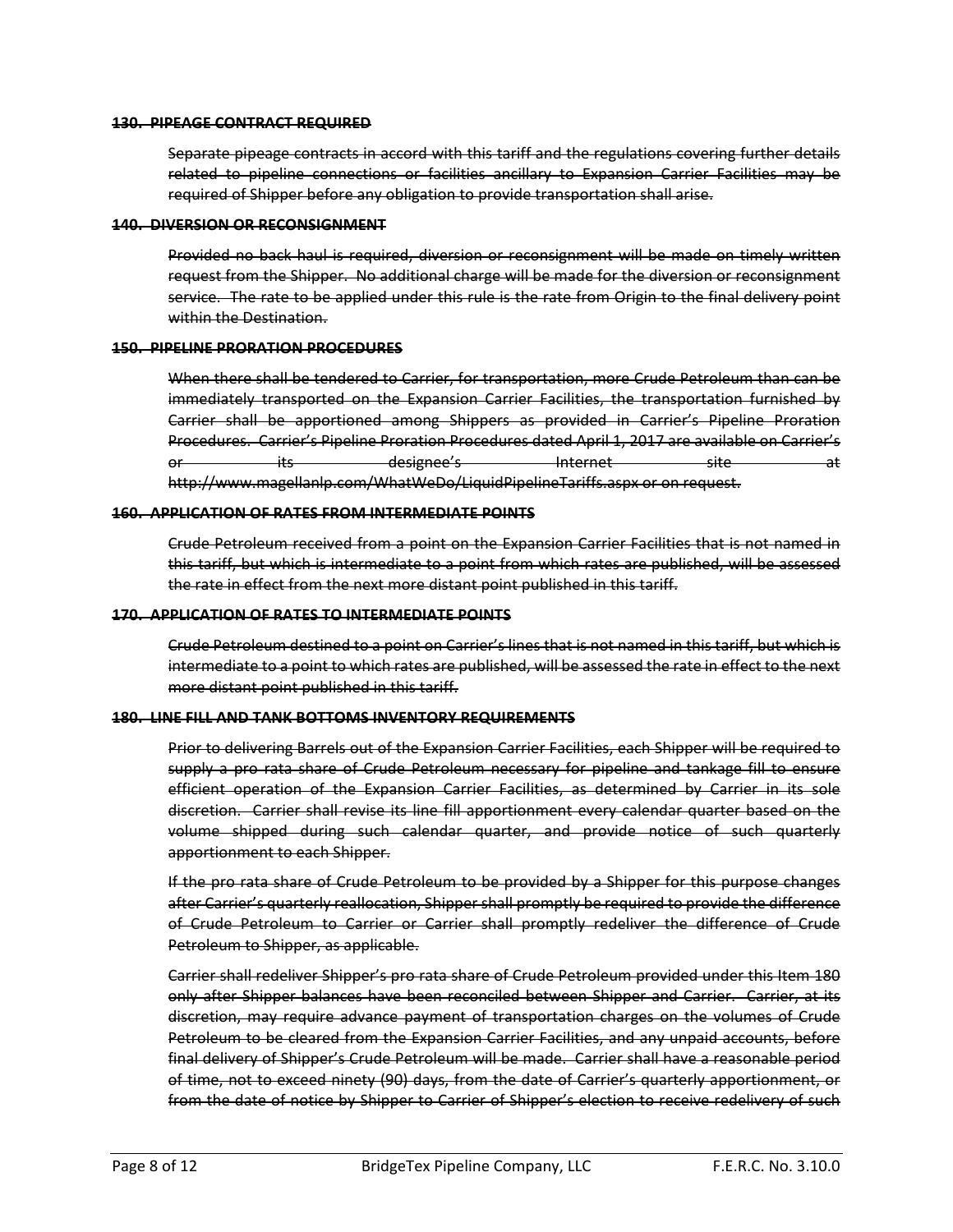difference of Crude Petroleum, if applicable, to complete administrative and operational requirements incidental to Shipper withdrawal.

Upon delivery of Crude Petroleum by Shipper to Carrier for this purpose, title to such Crude Petroleum shall remain with Shipper and not Carrier.

#### **190. ORIGINATION FACILITIES**

Crude Petroleum will be received only from pipelines, tanks, or other facilities that are provided by Shipper or Shipper's designee, or a connecting carrier. Carrier will determine and advise Shippers of the size and capacity of the pipeline and tanks that will need to be provided at the point of receipt to meet the operating conditions of Carrier's facilities at such point. Carrier will not accept Crude Petroleum for transportation unless such facilities have been provided.

#### **200. DELIVERY POINT FACILITIES & ACCEPTANCE OF DELIVERY**

Carrier will deliver Crude Petroleum to Shipper or Shipper's Consignee at the delivery points within the Destination. Shipper is responsible for arranging adequate facilities and services to receive and take the Crude Petroleum away from the applicable delivery points at the Destination. Shipper will be solely responsible for any additional tariffs, costs or charges imposed on Crude Petroleum after delivery by Carrier at the Destination.

After a Shipper's shipment has had time to arrive at the delivery point within the Destination, and on twenty–four (24) hours' notice to Shipper or Consignee, Carrier may begin delivery of such shipment to Shipper or Consignee at its current rate of pumping. If all of such shipment cannot be received by Shipper or Consignee, a demurrage charge of one-half (½) cent per Barrel per twenty four (24) hours shall be assessed to the Shipper and continue to accrue from the time said notice expires on that part of such shipment which has not then been received by Shipper or Consignee until the applicable Crude Petroleum has been delivered out of the Expansion Carrier Facilities.

In addition, if Shipper is not able to receive from Carrier at the delivery point within the Destination the entirety of Shipper's Crude Petroleum at the time when Carrier has scheduled a delivery of such Crude Petroleum, Carrier shall have the immediate right to sell such Crude Petroleum to the first available purchaser at the best price reasonably obtainable (Carrier or its affiliates may be a purchaser at such sale); to use the proceeds thereof to pay Carrier all charges and other costs or expenses due by Shipper under the applicable tariffs for the transportation and disposal of such Crude Petroleum; and to pay the balance of such proceeds to Shipper, unless conflicting claims for such remaining proceeds have been received by Carrier in which case Carrier shall be entitled to hold the balance of such proceeds for whomsoever may be entitled thereto.

#### **210. CHARGE FOR FUND COMPENSATION**

In addition to all other charges accruing on Crude Petroleum accepted for transportation, a per Barrel charge will be assessed and collected in the amount of any tax, fee, or other charge levied against Carrier by any Federal, State or local act, regulation or agency for the purpose of providing a fund for the reimbursement of parties who sustain costs or losses resulting from oil pipeline industry operations. Such charge will be included in the appropriate tariff filed with the Federal Energy Regulatory Commission.

#### **220. CARRIER'S REMEDIES**

The transportation of Crude Petroleum may be refused or terminated if Carrier determines that the Crude Petroleum does not meet the requirements established herein. In addition, Carrier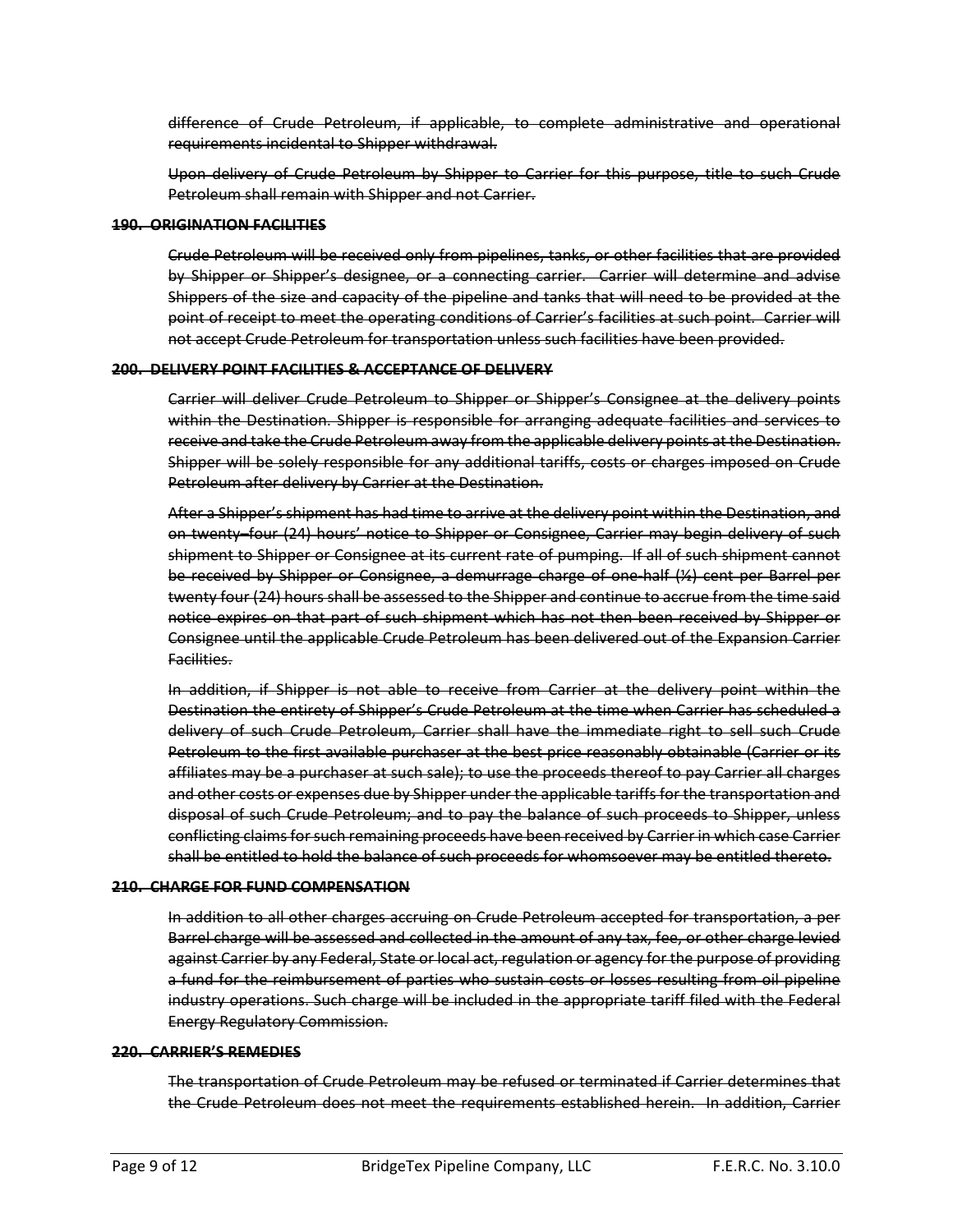shall have the right, at its sole discretion, to any remedy available, including but not limited to the right without notice or liability to return, divert, sell or dispose of Crude Petroleum that does not conform to the provisions of the applicable tariffs. Shipper shall reimburse Carrier for all costs and expenses incurred by Carrier in returning or otherwise disposing of such non-conforming Crude Petroleum.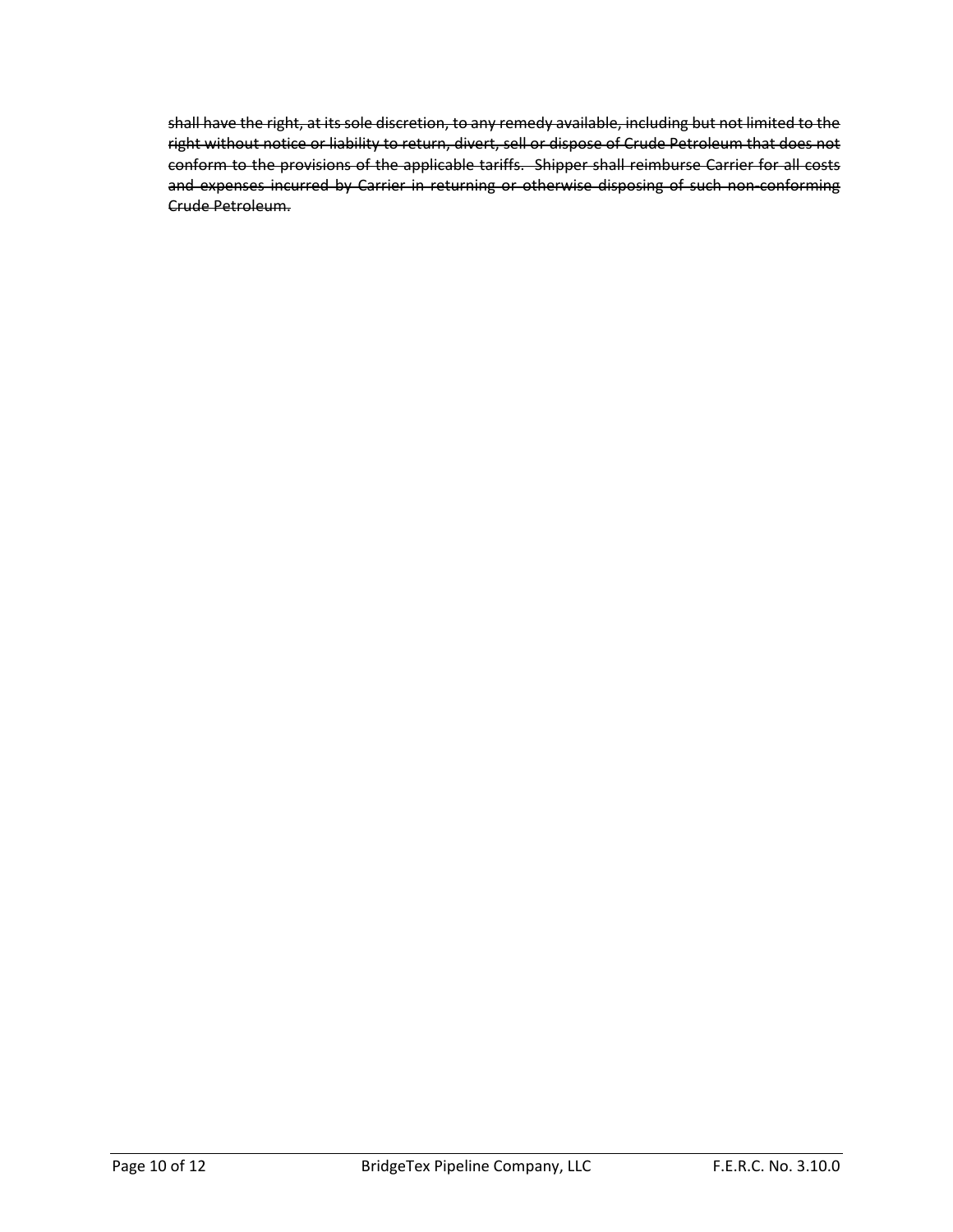#### **[C] TABLE OF RATES**

#### *All rates are for pipeline transportation only. All rates are in cents per Barrel.* **[U]** Unchanged. All rates on this page are unchanged.

| <b>FROM</b><br>(Origin)<br>(Note 1) | ŦQ.<br>(Destination)<br>(Note 2) | Local/Uncommitted<br><b>Shipper Rate</b><br>(Note3)<br><b>Rates in Cents per</b><br>barrel of 42 U.S.<br><b>Gallons</b> | <b>Committed Shipper</b><br>Rates<br>(Note4)<br><b>Rates in Cents per</b><br>barrel of 42 U.S.<br><b>Gallons</b> |  |
|-------------------------------------|----------------------------------|-------------------------------------------------------------------------------------------------------------------------|------------------------------------------------------------------------------------------------------------------|--|
|                                     | <b>Houston Gulf Coast Area</b>   |                                                                                                                         |                                                                                                                  |  |
| Bryan, TX                           | East Houston                     | [C]<br>(Mote <sub>3</sub> )                                                                                             | [C]                                                                                                              |  |
|                                     | <b>Speed Junction</b>            | [C]<br>(Note3)                                                                                                          | [C]                                                                                                              |  |
|                                     | Genoa Junction                   | [C]<br>(Note3)                                                                                                          | [C]                                                                                                              |  |
|                                     | <b>Texas City</b>                | [C]<br>(Mote <sub>3</sub> )                                                                                             | [C]                                                                                                              |  |

#### **NOTES APPLICABLE TO TABLE OF RATES**

- **Note 1:** The Origin ("Origin") for this Tariff is the inlet flange to the Expansion Carrier Facilities (as defined in this Note 1) located in Bryan, Texas. The "Expansion Carrier Facilities" means, collectively, the pipeline and the associated facilities and improvements, whether owned or leased by BridgeTex Pipeline Company, LLC ("Carrier"), to transport Crude Petroleum from the Origin to the Destination (as defined in Note 2), on throughput capacity resulting from an expansion of the Existing Carrier Facilities (as defined in this Note 1) from the Origin. The "Existing Carrier Facilities" means, collectively, the pipeline and the associated facilities and improvements, whether owned or leased by Carrier, to transport Crude Petroleum from the Colorado City, Texas Origin to the Destination, with an operating capacity of 300,000 barrel per day. This Tariff only applies to shipments on the Expansion Carrier Facilities. This Tariff does not apply to shipments on the Existing Carrier Facilities.
- **Note 2:** The Destination ("Destination") for this Tariff is the Houston Gulf Coast area, which includes any of the following delivery points that are connected to and capable of receiving Crude Petroleum from the Expansion Carrier Facilities:
	- a. East Houston: That certain delivery location into Carrier's tankage at Magellan's East Houston Terminal located at 7901 Wallisville Road, Houston, Texas.